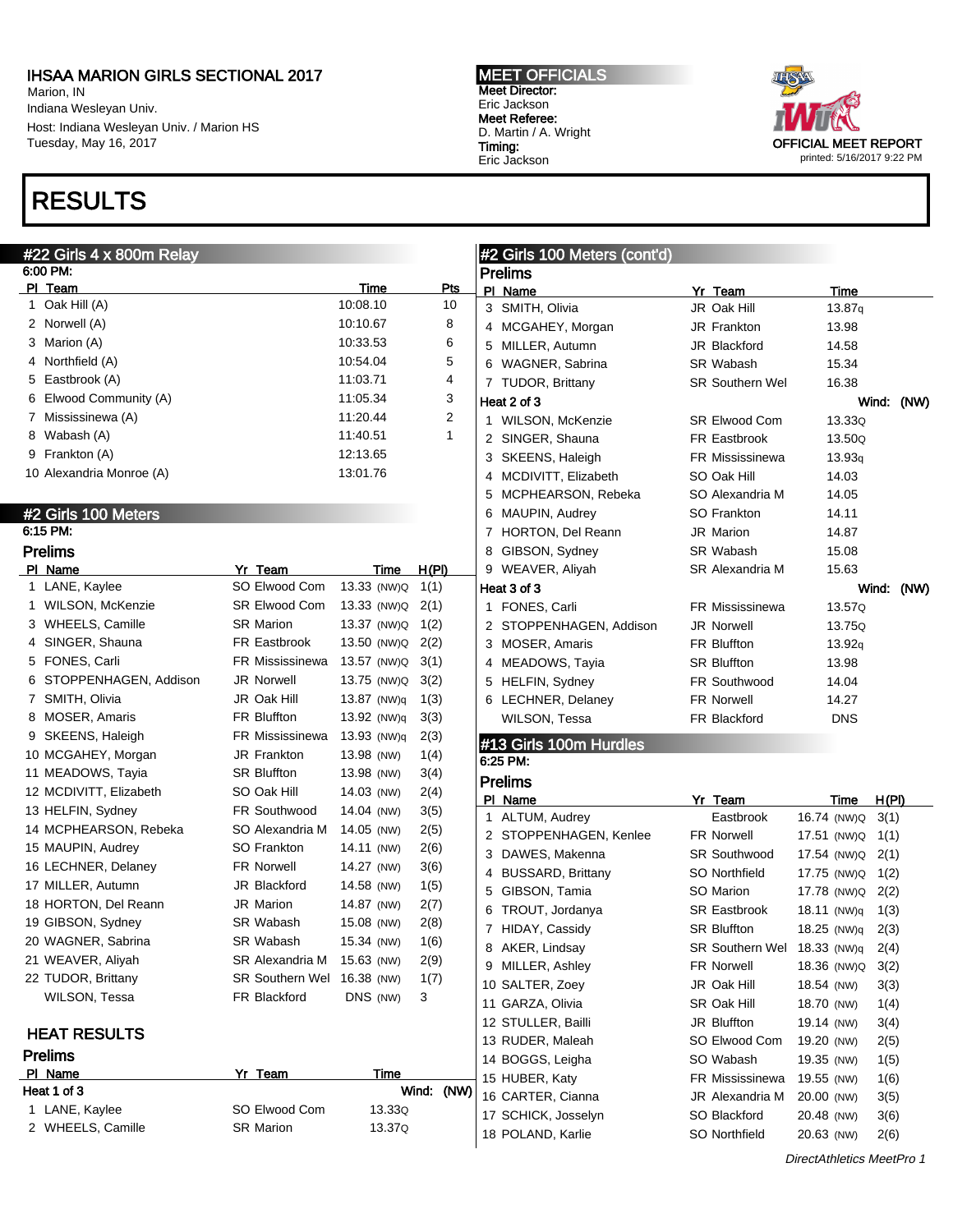Marion, IN Indiana Wesleyan Univ. Host: Indiana Wesleyan Univ. / Marion HS Tuesday, May 16, 2017

## RESULTS



| #13 Girls 100m Hurdles (cont'd)<br>6:25 PM: |                         |                    |               | #4 Girls 200 Meters (cont'd)<br>6:35 PM: |                            |                     |               |
|---------------------------------------------|-------------------------|--------------------|---------------|------------------------------------------|----------------------------|---------------------|---------------|
|                                             |                         |                    |               |                                          |                            |                     |               |
| <b>Prelims</b>                              |                         |                    |               | <b>Prelims</b>                           | Yr Team                    |                     |               |
| PI Name<br>19 DEWITT, Freedom               | Yr Team<br>FR Southwood | Time<br>20.81 (NW) | H(PI)<br>1(7) | PI Name<br>8 STOPPENHAGEN, Addison       | <b>JR Norwell</b>          | Time<br>28.92 (NW)Q | H(PI)<br>1(2) |
| 20 MARTIN, Emilly                           | SO Wabash               | 20.83 (NW)         | 1(8)          | 9 KERRIGAN, Meadow                       | FR Frankton                | 29.04 (NW)q         | 3(4)          |
| 21 ROWE, Sabrina                            | SO Frankton             | 22.15 (NW)         | 2(7)          | 10 ARCHER, Chelsea                       | Wabash                     | 29.06 (NW)          | 3(5)          |
| 22 ISAAKS, Megan                            | SO Frankton             | 22.45 (NW)         | 3(7)          | 11 SMITH, Olivia                         | JR Oak Hill                | 29.43 (NW)          | 1(3)          |
|                                             |                         |                    |               | 12 MOSER, Amaris                         | FR Bluffton                | 29.72 (NW)          | 1(4)          |
| <b>HEAT RESULTS</b>                         |                         |                    |               | 13 HOWELL, Jamie                         | JR Southern Wel 29.84 (NW) |                     | 2(4)          |
| <b>Prelims</b>                              |                         |                    |               | 14 HELFIN, Sydney                        | FR Southwood               | 29.93 (NW)          | 3(6)          |
| PI Name                                     | Yr Team                 | Time               |               | 15 WILKEY, Korigan                       | FR Elwood Com              | 30.41 (NW)          | 2(5)          |
| Heat 1 of 3                                 |                         |                    | Wind: (NW)    | 16 ALTUM, Audrey                         | Eastbrook                  | 30.42 (NW)          | 1(5)          |
| 1 STOPPENHAGEN, Kenlee                      | <b>FR Norwell</b>       | 17.51Q             |               | 17 ECKERT, Candace                       | <b>SR Norwell</b>          | 30.59 (NW)          | 1(6)          |
| 2 BUSSARD, Brittany                         | SO Northfield           | 17.75Q             |               | 18 CHARNLEY, Jordan                      | Blackford                  | 30.72 (NW)          | 2(6)          |
| 3 TROUT, Jordanya                           | <b>SR Eastbrook</b>     | 18.11q             |               | 19 BENYSH, Maya                          | FR Wabash                  | 30.91 (NW)          | 1(7)          |
| 4 GARZA, Olivia                             | SR Oak Hill             | 18.70              |               | 20 MCPHEARSON, Rebeka                    | SO Alexandria M            | 31.22 (NW)          | 3(7)          |
| 5 BOGGS, Leigha                             | SO Wabash               | 19.35              |               | 21 GRANGER, Allyson                      | SO Alexandria M            | 31.23 (NW)          | 2(7)          |
| 6 HUBER, Katy                               | <b>FR Mississinewa</b>  | 19.55              |               | 22 HUFFMAN, Skye                         | <b>SR Frankton</b>         | 31.91 (NW)          | 3(8)          |
| 7 DEWITT, Freedom                           | FR Southwood            | 20.81              |               | 23 KIRTLAN, Mariah                       | JR Northfield              | 32.80 (NW)          | 3(9)          |
| 8 MARTIN, Emilly                            | SO Wabash               | 20.83              |               | 24 WILSON, Tessa                         | FR Blackford               | 35.46 (NW)          | 2(8)          |
| Heat 2 of 3                                 |                         |                    | Wind: (NW)    |                                          |                            |                     |               |
| 1 DAWES, Makenna                            | <b>SR Southwood</b>     | 17.54Q             |               | <b>HEAT RESULTS</b>                      |                            |                     |               |
| 2 GIBSON, Tamia                             | SO Marion               | 17.78Q             |               | <b>Prelims</b>                           |                            |                     |               |
| 3 HIDAY, Cassidy                            | <b>SR Bluffton</b>      | 18.25q             |               | PI Name                                  | Yr Team                    | Time                |               |
| 4 AKER, Lindsay                             | <b>SR Southern Wel</b>  | 18.33q             |               | Heat 1 of 3                              |                            |                     | Wind: (NW)    |
| 5 RUDER, Maleah                             | SO Elwood Com           | 19.20              |               | 1 GADD, Katie                            | SO Marion                  | 27.75Q              |               |
| 6 POLAND, Karlie                            | SO Northfield           | 20.63              |               | 2 STOPPENHAGEN, Addison                  | JR Norwell                 | 28.92Q              |               |
|                                             |                         |                    |               |                                          |                            |                     |               |
| 7 ROWE, Sabrina                             | SO Frankton             | 22.15              |               | 3 SMITH, Olivia                          | JR Oak Hill                | 29.43               |               |
| Heat 3 of 3                                 |                         |                    | Wind:<br>(NW) | 4 MOSER, Amaris                          | FR Bluffton                | 29.72               |               |
| 1 ALTUM, Audrey                             | Eastbrook               | 16.74Q             |               | 5 ALTUM, Audrey                          | Eastbrook                  | 30.42               |               |
| 2 MILLER, Ashley                            | <b>FR Norwell</b>       | 18.36Q             |               | 6 ECKERT, Candace                        | <b>SR Norwell</b>          | 30.59               |               |
| 3 SALTER, Zoey                              | JR Oak Hill             | 18.54              |               | 7 BENYSH, Maya                           | FR Wabash                  | 30.91               |               |
| 4 STULLER, Bailli                           | JR Bluffton             | 19.14              |               | Heat 2 of 3                              |                            |                     | Wind: (NW)    |
| 5 CARTER, Cianna                            | <b>JR Alexandria M</b>  | 20.00              |               | 1 FONES, Carli                           | <b>FR Mississinewa</b>     | 28.15Q              |               |
| 6 SCHICK, Josselyn                          | SO Blackford            | 20.48              |               | 2 WHITE, Ellie                           | <b>SR Southwood</b>        | 28.44Q              |               |
| 7 ISAAKS, Megan                             | SO Frankton             | 22.45              |               | 3 MOSER, Trisa                           | <b>JR Bluffton</b>         | 28.84g              |               |
|                                             |                         |                    |               | 4 HOWELL, Jamie                          | JR Southern Wel            | 29.84               |               |
| #4 Girls 200 Meters<br>6:35 PM:             |                         |                    |               | 5 WILKEY, Korigan                        | FR Elwood Com              | 30.41               |               |
| <b>Prelims</b>                              |                         |                    |               | 6 CHARNLEY, Jordan                       | Blackford                  | 30.72               |               |
| PI Name                                     | Yr Team                 | <b>Time</b>        | H(PI)         | 7 GRANGER, Allyson                       | SO Alexandria M            | 31.23               |               |
| 1 WILSON, McKenzie                          | SR Elwood Com           | 27.73 (NW)Q        | 3(1)          | 8 WILSON, Tessa                          | FR Blackford               | 35.46               |               |
| 2 GADD, Katie                               | SO Marion               | 27.75 (NW)Q        | 1(1)          | Heat 3 of 3                              |                            |                     | Wind: (NW)    |
| 3 FONES, Carli                              | FR Mississinewa         | 28.15 (NW)Q        | 2(1)          | 1 WILSON, McKenzie                       | SR Elwood Com              | 27.73Q              |               |
| 4 WHEELS, Camille                           | <b>SR Marion</b>        | 28.38 (NW)Q        | 3(2)          | 2 WHEELS, Camille                        | <b>SR Marion</b>           | 28.38Q              |               |
| 5 WHITE, Ellie                              | SR Southwood            | 28.44 (NW)Q        | 2(2)          | 3 STEPP, Briana                          | FR Eastbrook               | 28.88q              |               |
| 6 MOSER, Trisa                              | JR Bluffton             | 28.84 (NW)q        | 2(3)          | 4 KERRIGAN, Meadow<br>5 ARCHER, Chelsea  | FR Frankton<br>Wabash      | 29.04g<br>29.06     |               |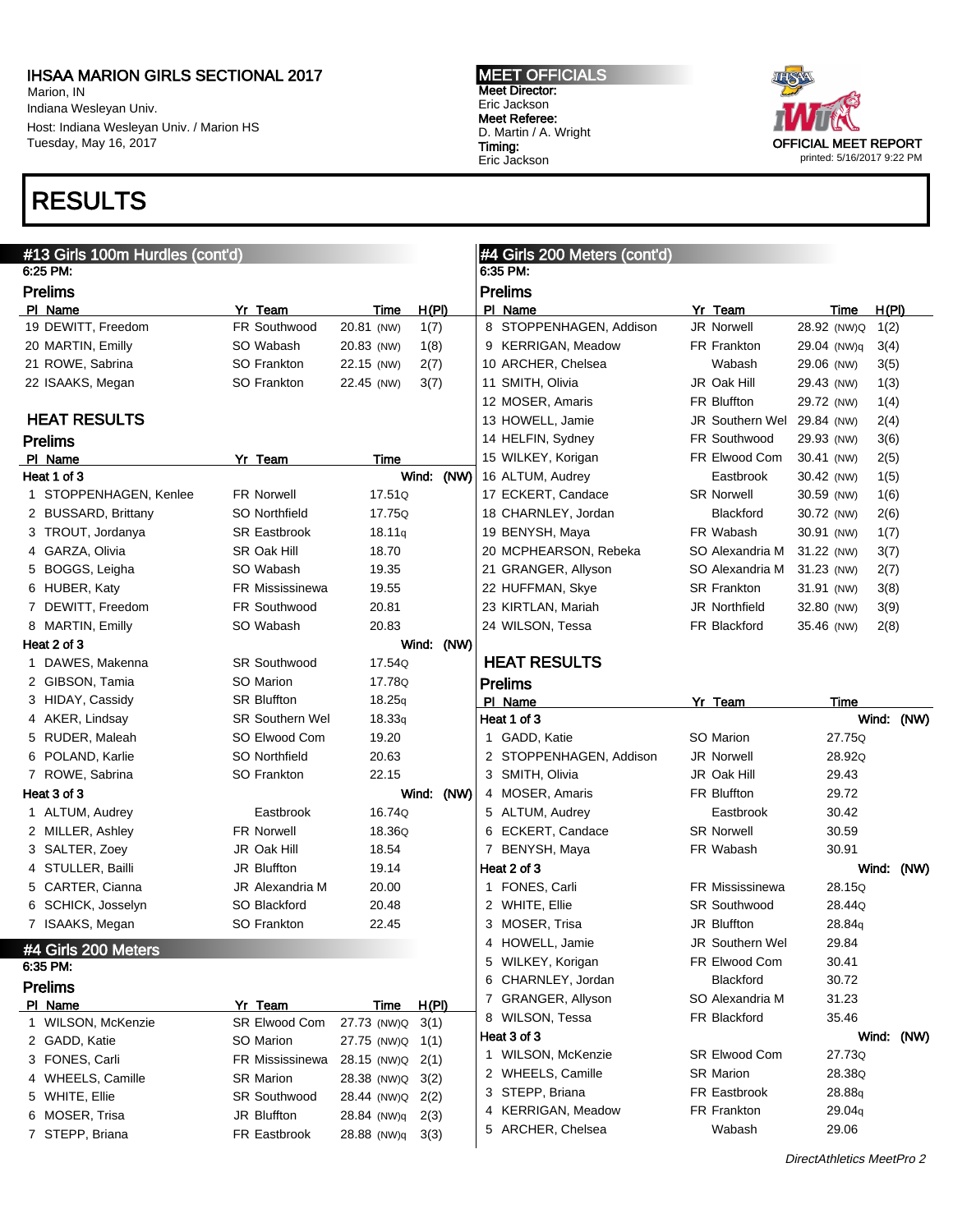Marion, IN Indiana Wesleyan Univ. Host: Indiana Wesleyan Univ. / Marion HS Tuesday, May 16, 2017

# RESULTS



| #4 Girls 200 Meters (cont'd) |                         |               |                | #10 Girls 1600 Meters (cont'd) |                    |            |              |            |
|------------------------------|-------------------------|---------------|----------------|--------------------------------|--------------------|------------|--------------|------------|
| <b>Prelims</b>               |                         |               |                | PI Name                        | Yr Team            | Time       |              | <u>Pts</u> |
| PI Name<br>6 HELFIN, Sydney  | Yr Team<br>FR Southwood | Time<br>29.93 |                | 12 TAYLOR, Sherrie             | SO Elwood Com      | 6:31.08    |              |            |
| 7 MCPHEARSON, Rebeka         | SO Alexandria M         | 31.22         |                | 13 BRACKETT, Kennedy           | JR Wabash          | 6:37.17    |              |            |
|                              | <b>SR Frankton</b>      |               |                | 14 COLE, Caylene               | <b>JR Frankton</b> | 6.45.75    |              |            |
| 8 HUFFMAN, Skye              |                         | 31.91         |                | 15 THOMPSON, Amanda            | JR Bluffton        | 6.47.47    |              |            |
| 9 KIRTLAN, Mariah            | <b>JR Northfield</b>    | 32.80         |                | 16 WEHRLY, Angel               | SO Wabash          | 6.59.56    |              |            |
| #13 Girls 100m Hurdles       |                         |               |                | 17 STUBER, Jade                | SO Eastbrook       | 7:03.63    |              |            |
| 7:05 PM:                     |                         |               |                | 18 HOOD, Harmony               | FR Alexandria M    | 7:23.92    |              |            |
| <b>Finals</b>                |                         |               | Wind: (+0.0)   |                                |                    |            |              |            |
| PI Name                      | Yr Team                 | <b>Time</b>   | Pts            | $#18$ Girls 4 x 100m Relay     |                    |            |              |            |
| 1 DAWES, Makenna             | <b>SR Southwood</b>     | 16.79         | 10             | PI Team                        |                    | Time       | $H(PI)$ Pts  |            |
| 2 STOPPENHAGEN, Kenlee       | <b>FR Norwell</b>       | 16.87         | 8              | 1 Elwood Community (A)         |                    | 51.56      | 2(1)         | 10         |
| 3 ALTUM, Audrey              | Eastbrook               | 17.21         | 6              | 2 Eastbrook (A)                |                    | 52.02      | 2(2)         | 8          |
| 4 BUSSARD, Brittany          | SO Northfield           | 17.59         | 5              | 3 Norwell (A)                  |                    | 52.38      | 2(3)         | 6          |
| 5 AKER, Lindsay              | <b>SR Southern Wel</b>  | 17.89         | 4              | 4 Bluffton (A)                 |                    | 53.33      | 2(4)         | 5          |
| 6 TROUT, Jordanya            | <b>SR Eastbrook</b>     | 17.94         | 3              | 5 Southwood (A)                |                    | 53.36      | 2(5)         | 4          |
| 7 MILLER, Ashley             | <b>FR Norwell</b>       | 17.99         | 2              | 6 Marion (A)                   |                    | 53.37      | 2(6)         | 3          |
| 8 GIBSON, Tamia              | SO Marion               | 18.01         | 1              | 7 Oak Hill (A)                 |                    | 53.58      | 2(7)         | 2          |
| 9 HIDAY, Cassidy             | <b>SR Bluffton</b>      | 18.04         |                | 8 Frankton (A)                 |                    | 53.98      | 2(8)         | 1          |
|                              |                         |               |                | 9 Mississinewa (A)             |                    | 55.41      | 2(9)         |            |
| #2 Girls 100 Meters          |                         |               |                | 10 Alexandria Monroe (A)       |                    | 56.01      | 1(1)         |            |
| <b>Finals</b>                |                         |               | Wind: (+0.0)   | 11 Southern Wells (A)          |                    | 57.41      | 1(2)         |            |
| PI Name                      | Yr Team                 | Time          | Pts            | 12 Wabash (A)                  |                    | 58.00      | 1(3)         |            |
| 1 FONES, Carli               | FR Mississinewa         | 13.05         | 10             | 13 Blackford (A)               |                    | 59.72      | 1(4)         |            |
| 2 WILSON, McKenzie           | <b>SR Elwood Com</b>    | 13.08         | 8              | Northfield (A)                 |                    | <b>DNS</b> | $\mathbf{1}$ |            |
| 3 LANE, Kaylee               | SO Elwood Com           | 13.25         | 6              |                                |                    |            |              |            |
| 4 STOPPENHAGEN, Addison      | JR Norwell              | 13.50         | 5              | <b>SECTION RESULTS</b>         |                    |            |              |            |
| 5 SINGER, Shauna             | FR Eastbrook            | 13.50         | 4              | PI Team                        |                    | Time       |              |            |
| 6 WHEELS, Camille            | <b>SR Marion</b>        | 13.56         | 3              | Section 1 of 2                 |                    |            |              |            |
| 7 SMITH, Olivia              | JR Oak Hill             | 13.58         | $\overline{2}$ | 1 Alexandria Monroe (A)        |                    | 56.01      |              |            |
| 8 SKEENS, Haleigh            | FR Mississinewa         | 13.81         | 1              | 2 Southern Wells (A)           |                    | 57.41      |              |            |
| 9 MOSER, Amaris              | <b>FR Bluffton</b>      | 14.02         |                | 3 Wabash (A)                   |                    | 58.00      |              |            |
|                              |                         |               |                | 4 Blackford (A)                |                    | 59.72      |              |            |
|                              |                         |               |                | Northfield (A)                 |                    | <b>DNS</b> |              |            |
| #10 Girls 1600 Meters        |                         |               |                | Section 2 of 2                 |                    |            |              |            |
| PI Name                      | Yr Team                 | Time          | <b>Pts</b>     | 1 Elwood Community (A)         |                    | 51.56      |              |            |
| 1 LAMBERT, Sydney            | FR Norwell              | 5:29.01       | 10             | 2 Eastbrook (A)                |                    | 52.02      |              |            |
| 2 HORNOCKER, Margo           | JR Oak Hill             | 5:30.72       | 8              | 3 Norwell (A)                  |                    | 52.38      |              |            |
| 3 FARR, Morgan               | SO Southwood            | 5:35.43       | 6              | 4 Bluffton (A)                 |                    | 53.33      |              |            |
| 4 GAMBLE, Mollie             | FR Oak Hill             | 5:37.04       | 5              | 5 Southwood (A)                |                    | 53.36      |              |            |
| 5 THEISMANN, Megan           | <b>SR Norwell</b>       | 5:44.73       | 4              | 6 Marion (A)                   |                    | 53.37      |              |            |
| 6 ELTZROTH, Abby             | <b>SR Marion</b>        | 6:08.76       | 3              | 7 Oak Hill (A)                 |                    | 53.58      |              |            |
| 7 WHITE, Erin                | <b>JR Southern Wel</b>  | 6:12.05       | 2              | 8 Frankton (A)                 |                    | 53.98      |              |            |
| 8 CASE, Zoe                  | <b>Marion</b>           | 6:17.42       | 1              | 9 Mississinewa (A)             |                    | 55.41      |              |            |
| 9 TODD, Courtney             | FR Elwood Com           | 6:23.89       |                |                                |                    |            |              |            |
| 10 QUIMBY, Kayla             | <b>FR Frankton</b>      | 6:24.51       |                |                                |                    |            |              |            |
| 11 SCHULER, Attie            | JR Northfield           | 6:27.83       |                |                                |                    |            |              |            |
|                              |                         |               |                |                                |                    |            |              |            |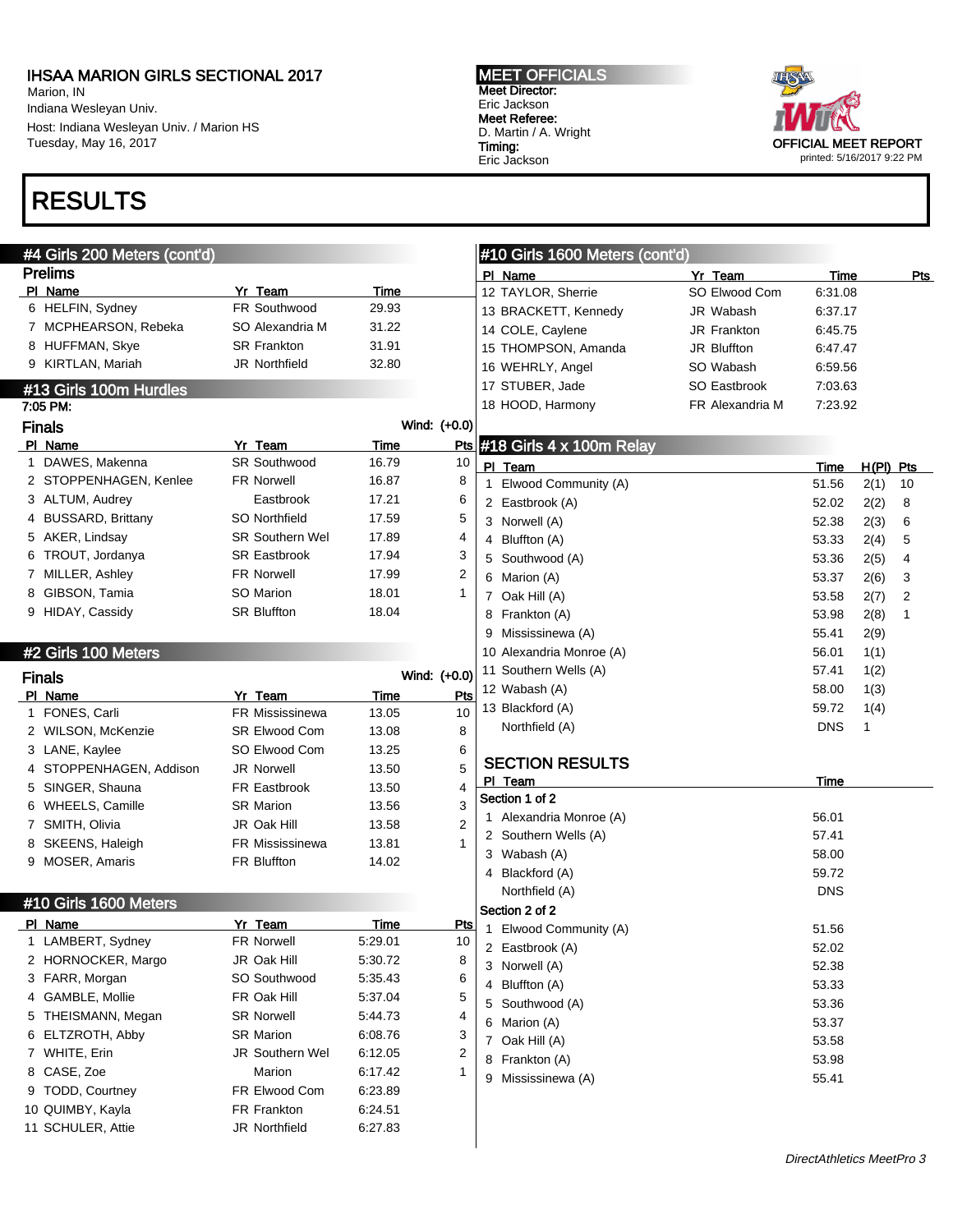Marion, IN Indiana Wesleyan Univ. Host: Indiana Wesleyan Univ. / Marion HS Tuesday, May 16, 2017

### RESULTS

#### MEET OFFICIALS Meet Director: Eric Jackson Meet Referee: D. Martin / A. Wright Timing: Eric Jackson

ù.



| #6 Girls 400 Meters    |                        |         |                        | #6 Girls 400 Meters (cont'd)            |                        |             |      |                |
|------------------------|------------------------|---------|------------------------|-----------------------------------------|------------------------|-------------|------|----------------|
| PI Name                | Yr Team                | Time    | $H(PI)$ Pts            | PI Name                                 | Yr Team                | Time        |      |                |
| 1 GADD, Katie          | <b>SO Marion</b>       | 59.22   | 10<br>3(1)             | 2 LANE, Kaylee                          | SO Elwood Com          | 59.86       |      |                |
| 2 LANE, Kaylee         | SO Elwood Com          | 59.86   | 8<br>3(2)              | 3 WHITE, Ellie                          | <b>SR Southwood</b>    | 1:00.78     |      |                |
| 3 WHITE, Ellie         | <b>SR Southwood</b>    | 1:00.78 | 6<br>3(3)              | 4 KLINE, Sarah                          | JR Southern Wel        | 1:01.00     |      |                |
| 4 KLINE, Sarah         | JR Southern Wel        | 1:01.00 | 5<br>3(4)              | FONES, Carli<br>5                       | <b>FR Mississinewa</b> | 1:03.30     |      |                |
| FONES, Carli<br>5      | <b>FR Mississinewa</b> | 1:03.30 | 3(5)<br>4              | ARCHER, Chelsea<br>6                    | Wabash                 | 1:04.03     |      |                |
| ARCHER, Chelsea<br>6   | Wabash                 | 1:04.03 | 3<br>3(6)              | 7 SMITH, Auja                           | JR Oak Hill            | 1:05.09     |      |                |
| 7 MCGAHEY, Morgan      | <b>JR Frankton</b>     | 1:04.45 | $\overline{2}$<br>2(1) | WALLACE, Morgan<br>8                    | JR Oak Hill            | 1:05.20     |      |                |
| SMITH, Auja<br>8       | JR Oak Hill            | 1:05.09 | 3(7)<br>$\mathbf{1}$   | HUSSONG, Anna<br>9                      | <b>SR Marion</b>       | 1:11.21     |      |                |
| 9 WALLACE, Morgan      | JR Oak Hill            | 1:05.20 | 3(8)                   | #16 Girls 300m Hurdles                  |                        |             |      |                |
| 10 VAUGHN, Sierra      | FR Bluffton            | 1:06.32 | 2(2)                   | PI Name                                 | Yr Team                | <b>Time</b> |      | H(PI) Pts      |
| 11 LECHNER, Delaney    | <b>FR Norwell</b>      | 1:08.20 | 2(3)                   | 1 PEAS, Jacklyn                         | <b>SR Northfield</b>   | 47.61       | 3(1) | 10             |
| 12 NI, Yajing          | <b>SR Bluffton</b>     | 1:08.38 | 2(4)                   | 2 DAWES, Makenna                        | <b>SR Southwood</b>    | 48.85       | 3(2) | -8             |
| 13 SEYMOURE, Kelsie    | SO Eastbrook           | 1:08.68 | 2(5)                   | 3 GARZA, Olivia                         | SR Oak Hill            | 48.89       | 3(3) | 6              |
| 14 GIVENS, Victoria    | <b>SR Northfield</b>   | 1:09.13 | 1(1)                   | 4 BUSSARD, Brittany                     | SO Northfield          | 49.65       | 3(4) | 5              |
| 15 KERRIGAN, Meadow    | FR Frankton            | 1:09.43 | 2(6)                   | 5 STOPPENHAGEN, Kenlee                  | <b>FR Norwell</b>      | 51.24       | 3(5) | 4              |
| 16 ANCIL, Brooke       | Alexandria M           | 1:09.81 | 2(7)                   | 6 ECKERT, Candace                       | <b>SR Norwell</b>      | 51.86       | 3(6) | 3              |
| 17 WILKEY, Korigan     | FR Elwood Com          | 1:10.04 | 1(2)                   | 7 RUDER, Maleah                         | SO Elwood Com          | 52.85       | 2(1) | $\overline{2}$ |
| 18 FIELDLER, Autumn    | <b>SO Norwell</b>      | 1:10.23 | 2(8)                   | 8 AKER, Lindsay                         | <b>SR Southern Wel</b> | 52.99       | 2(2) | $\overline{1}$ |
| 19 CHARNLEY, Jordan    | Blackford              | 1:10.37 | 1(3)                   | 9 STULLER, Bailli                       | JR Bluffton            | 53.01       | 2(3) |                |
| 20 DAWSON, Jenna       | FR Mississinewa        | 1:11.19 | 1(4)                   | 10 TROUT, Jordanya                      | <b>SR Eastbrook</b>    | 53.67       | 3(7) |                |
| 21 HUSSONG, Anna       | <b>SR Marion</b>       | 1:11.21 | 3(9)                   | 11 DODSON, Ireland                      | FR Oak Hill            | 53.75       | 3(8) |                |
| 22 JOHNSON, Madison    | FR Southwood           | 1:12.07 | 1(5)                   | 12 RUDER, Kelsey                        | FR Elwood Com          | 53.95       | 2(4) |                |
| 23 KIRTLAN, Mariah     | JR Northfield          | 1:14.63 | 1(6)                   | 13 BOGGS, Leigha                        | SO Wabash              | 55.50       | 2(5) |                |
| 24 HENDERSON, Peyote   | SO Blackford           | 1:19.41 | 1(7)                   | 14 ZERBE, Mary                          | <b>FR Mississinewa</b> | 56.54       | 1(1) |                |
|                        |                        |         |                        | 15 DEWITT, Freedom                      | FR Southwood           | 56.66       |      |                |
| <b>SECTION RESULTS</b> |                        |         |                        |                                         | SO Eastbrook           | 56.80       | 2(6) |                |
| PI Name                | Yr Team                | Time    |                        | 16 STANDFEST, Kylie<br>17 ROWE, Sabrina | SO Frankton            | 56.98       | 2(7) |                |
| Section 1 of 3         |                        |         |                        | 18 CARTER, Cianna                       | JR Alexandria M        | 58.90       | 1(2) |                |
| 1 GIVENS, Victoria     | <b>SR Northfield</b>   | 1:09.13 |                        | 19 HIDAY, Cassidy                       | <b>SR Bluffton</b>     | 59.28       | 2(8) |                |
| 2 WILKEY, Korigan      | FR Elwood Com          | 1:10.04 |                        | 20 SCHICK, Josselyn                     | SO Blackford           | 59.52       | 2(9) |                |
| 3 CHARNLEY, Jordan     | Blackford              | 1:10.37 |                        | 21 DIXON, Malinah                       | <b>JR Southern Wel</b> |             | 3(9) |                |
| 4 DAWSON, Jenna        | <b>FR Mississinewa</b> | 1:11.19 |                        |                                         |                        | 59.96       | 1(3) |                |
| 5 JOHNSON, Madison     | FR Southwood           | 1:12.07 |                        | 22 MARTIN, Emilly                       | SO Wabash              | 1:01.08     | 1(4) |                |
| 6 KIRTLAN, Mariah      | JR Northfield          | 1:14.63 |                        | 23 ISAAKS, Megan                        | SO Frankton            | 1:02.92     | 1(5) |                |
| 7 HENDERSON, Peyote    | SO Blackford           | 1:19.41 |                        | <b>SECTION RESULTS</b>                  |                        |             |      |                |
| Section 2 of 3         |                        |         |                        | PI Name                                 | Yr Team                |             |      |                |
| 1 MCGAHEY, Morgan      | JR Frankton            | 1:04.45 |                        | Section 1 of 3                          |                        | <u>Time</u> |      |                |
| 2 VAUGHN, Sierra       | FR Bluffton            | 1:06.32 |                        | 1 ZERBE, Mary                           | FR Mississinewa        | 56.54       |      |                |
| 3 LECHNER, Delaney     | FR Norwell             | 1:08.20 |                        | 2 ROWE, Sabrina                         | SO Frankton            | 56.98       |      |                |
| 4 NI, Yajing           | <b>SR Bluffton</b>     | 1:08.38 |                        | 3 DIXON, Malinah                        | JR Southern Wel        | 59.96       |      |                |
| 5 SEYMOURE, Kelsie     | SO Eastbrook           | 1:08.68 |                        | 4 MARTIN, Emilly                        | SO Wabash              | 1:01.08     |      |                |
| 6 KERRIGAN, Meadow     | FR Frankton            | 1:09.43 |                        |                                         |                        |             |      |                |
| 7 ANCIL, Brooke        | Alexandria M           | 1:09.81 |                        | 5 ISAAKS, Megan                         | SO Frankton            | 1:02.92     |      |                |
| 8 FIELDLER, Autumn     | <b>SO Norwell</b>      | 1:10.23 |                        | Section 2 of 3                          |                        |             |      |                |
| Section 3 of 3         |                        |         |                        | 1 RUDER, Maleah<br>2 AKER, Lindsay      | SO Elwood Com          | 52.85       |      |                |
| 1 GADD, Katie          | SO Marion              | 59.22   |                        |                                         | <b>SR Southern Wel</b> | 52.99       |      |                |
|                        |                        |         |                        | 3 STULLER, Bailli                       | JR Bluffton            | 53.01       |      |                |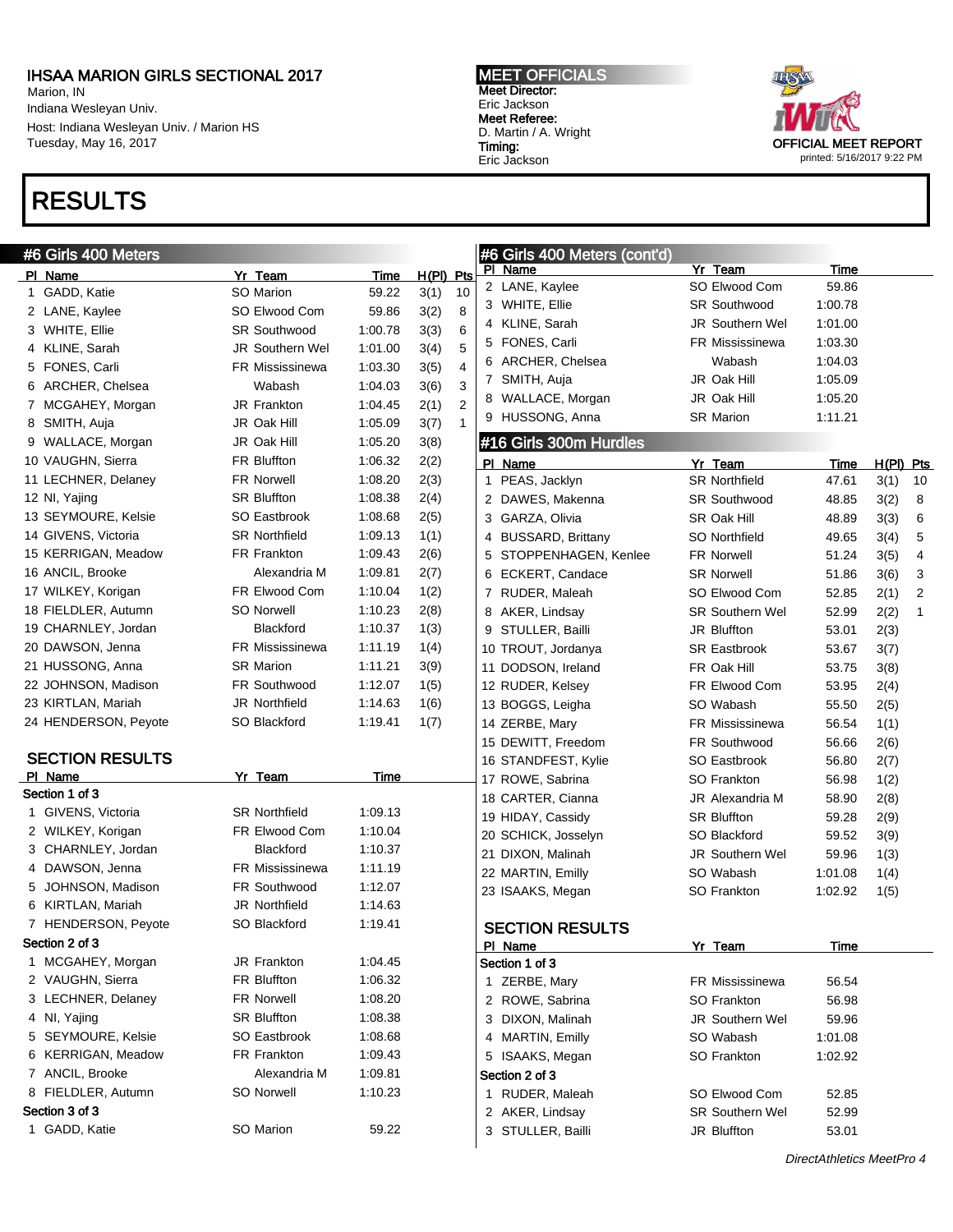Marion, IN Indiana Wesleyan Univ. Host: Indiana Wesleyan Univ. / Marion HS Tuesday, May 16, 2017

## RESULTS

#### MEET OFFICIALS Meet Director: Eric Jackson Meet Referee: D. Martin / A. Wright Timing: Eric Jackson



| #16 Girls 300m Hurdles (cont'd)      |                        |                        |                 | #8 Girls 800 Meters (cont'd)          |                        |                      |                  |
|--------------------------------------|------------------------|------------------------|-----------------|---------------------------------------|------------------------|----------------------|------------------|
| PI Name                              | Yr Team                | Time                   |                 | PI Name                               | Yr Team                | <b>Time</b>          |                  |
| 4 RUDER, Kelsey                      | FR Elwood Com          | 53.95                  |                 | 2 POWELL, Karsyn                      | <b>SR Elwood Com</b>   | 2:40.65              |                  |
| 5 BOGGS, Leigha                      | SO Wabash              | 55.50                  |                 | 3 QUIMBY, Kayla                       | FR Frankton            | 2:45.58              |                  |
| 6 DEWITT, Freedom                    | FR Southwood           | 56.66                  |                 | 4 REDICK, Abby                        | <b>SO Bluffton</b>     | 2:53.58              |                  |
| 7 STANDFEST, Kylie                   | SO Eastbrook           | 56.80                  |                 | 5 SAVAGE, Brianna                     | <b>JR Alexandria M</b> | 2:59.12              |                  |
| 8 CARTER, Cianna                     | <b>JR Alexandria M</b> | 58.90                  |                 | 6 SNYDER, Clara                       | FR Southwood           | 3:05.93              |                  |
| 9 HIDAY, Cassidy                     | <b>SR Bluffton</b>     | 59.28                  |                 | 7 KEELEY, Holly                       | FR Alexandria M        | 3:06.40              |                  |
| Section 3 of 3                       |                        |                        |                 | 8 SABINSKE, Lily                      | <b>SR Southern Wel</b> | 3:13.39              |                  |
| 1 PEAS, Jacklyn                      | <b>SR Northfield</b>   | 47.61                  |                 | 9 COLLIS, Sydney                      | FR Elwood Com          | 3:21.49              |                  |
| 2 DAWES, Makenna                     | <b>SR Southwood</b>    | 48.85                  |                 | 10 PONTIUS, Haley                     | <b>SR Southern Wel</b> | 3:31.29              |                  |
| 3 GARZA, Olivia                      | SR Oak Hill            | 48.89                  |                 | FUTRELL, Bry                          | JR Blackford           | <b>DNS</b>           |                  |
| 4 BUSSARD, Brittany                  | SO Northfield          | 49.65                  |                 | Section 2 of 2                        |                        |                      |                  |
| 5 STOPPENHAGEN, Kenlee               | <b>FR Norwell</b>      | 51.24                  |                 | 1 HORNOCKER, Margo                    | JR Oak Hill            | 2:24.31              |                  |
| 6 ECKERT, Candace                    | <b>SR Norwell</b>      | 51.86                  |                 | 2 FARR, Morgan                        | SO Southwood           | 2:30.73              |                  |
| 7 TROUT, Jordanya                    | <b>SR Eastbrook</b>    | 53.67                  |                 | 3 COX, Kaylene                        | SO Eastbrook           | 2:31.15              |                  |
| 8 DODSON, Ireland                    | FR Oak Hill            | 53.75                  |                 | 4 HART, Savannah                      | JR Oak Hill            | 2:32.74              |                  |
| 9 SCHICK, Josselyn                   | SO Blackford           | 59.52                  |                 | 5 TOPP, Allison                       | JR Norwell             | 2:32.91              |                  |
| #8 Girls 800 Meters                  |                        |                        |                 | 6 COBB, Khabrei                       | <b>SR Marion</b>       | 2:37.75              |                  |
|                                      |                        |                        |                 | 7 ROSS, Abbey                         | SO Northfield          | 2:40.71              |                  |
| PI Name                              | Yr Team<br>JR Oak Hill | <u>Time</u><br>2:24.31 | H(PI) Pts<br>10 | 8 BALDWIN, Amanda                     | SO Mississinewa        | 2:41.43              |                  |
| 1 HORNOCKER, Margo                   | SO Southwood           | 2:30.73                | 2(1)<br>8       | 9 ERICKSON, Katie                     | SO Marion              | 2:41.48              |                  |
| 2 FARR, Morgan                       |                        | 2:31.15                | 2(2)<br>6       | 10 STONE, Kiley                       | SO Wabash              | 2:43.97              |                  |
| 3 COX, Kaylene                       | SO Eastbrook           |                        | 2(3)            | 11 LOBSIGER, Brook                    | JR Norwell             | 2:44.70              |                  |
| 4 HART, Savannah                     | JR Oak Hill            | 2:32.74                | 5<br>2(4)<br>4  | 12 NI, Yajing                         | <b>SR Bluffton</b>     | 2:51.00              |                  |
| 5 TOPP, Allison                      | <b>JR Norwell</b>      | 2:32.91                | 2(5)            | #4 Girls 200 Meters                   |                        |                      |                  |
| 6 COBB, Khabrei                      | <b>SR Marion</b>       | 2:37.75                | 2(6)<br>3       |                                       |                        |                      |                  |
| 7 TRACY, Catherine                   | <b>SR Northfield</b>   | 2:38.97                | 2<br>1(1)       | <b>Finals</b>                         |                        |                      | Wind: (+0.0)     |
|                                      |                        |                        |                 |                                       |                        |                      |                  |
| 8 POWELL, Karsyn                     | <b>SR Elwood Com</b>   | 2:40.65                | 1(2)<br>1       | PI Name                               | Yr Team                | Time                 | <u>Pts</u>       |
| 9 ROSS, Abbey                        | SO Northfield          | 2:40.71                | 2(7)            | 1 GADD, Katie                         | SO Marion              | 27.27                | 10               |
| 10 BALDWIN, Amanda                   | SO Mississinewa        | 2:41.43                | 2(8)            | 2 WILSON, McKenzie                    | <b>SR Elwood Com</b>   | 27.27                | 8                |
| 11 ERICKSON, Katie                   | SO Marion              | 2:41.48                | 2(9)            | 3 FONES, Carli                        | <b>FR Mississinewa</b> | 27.96                | 6                |
| 12 STONE, Kiley                      | SO Wabash              | 2:43.97                | 2(10)           | 4 WHITE, Ellie                        | <b>SR Southwood</b>    | 27.97                | 5                |
| 13 LOBSIGER, Brook                   | <b>JR Norwell</b>      | 2:44.70                | 2(11)           | 5 STOPPENHAGEN, Addison               | <b>JR Norwell</b>      | 28.63                | 4                |
| 14 QUIMBY, Kayla                     | FR Frankton            | 2:45.58                | 1(3)            | 6 MOSER, Trisa                        | JR Bluffton            | 29.01                | 3                |
| 15 NI, Yajing                        | <b>SR Bluffton</b>     | 2:51.00                | 2(12)           | 7 KERRIGAN, Meadow                    | FR Frankton            | 29.33                | $\overline{c}$   |
| 16 REDICK, Abby                      | <b>SO Bluffton</b>     | 2:53.58                | 1(4)            | 8 STEPP, Briana                       | FR Eastbrook           | 29.83                | 1                |
| 17 SAVAGE, Brianna                   | JR Alexandria M        | 2:59.12                | 1(5)            | 9 WHEELS, Camille                     | <b>SR Marion</b>       | 29.88                |                  |
| 18 SNYDER, Clara                     | FR Southwood           | 3:05.93                | 1(6)            |                                       |                        |                      |                  |
| 19 KEELEY, Holly                     | FR Alexandria M        | 3:06.40                | 1(7)            | #12 Girls 3200 Meters                 |                        |                      |                  |
| 20 SABINSKE, Lily                    | <b>SR Southern Wel</b> | 3:13.39                | 1(8)            | PI Name                               |                        |                      |                  |
| 21 COLLIS, Sydney                    | FR Elwood Com          | 3:21.49                | 1(9)            |                                       | Yr Team<br>FR Norwell  | Time                 | <u>Pts</u><br>10 |
| 22 PONTIUS, Haley                    | <b>SR Southern Wel</b> | 3:31.29                | 1(10)           | 1 LAMBERT, Sydney<br>2 GAMBLE, Mollie | FR Oak Hill            | 11:42.99<br>11:47.41 | 8                |
| FUTRELL, Bry                         | JR Blackford           | <b>DNS</b>             | $\mathbf 1$     | 3 THEISMANN, Megan                    | <b>SR Norwell</b>      | 12:14.62             |                  |
|                                      |                        |                        |                 | 4 HORNOCKER, Margo                    | JR Oak Hill            | 12:58.77             | 6                |
| <b>SECTION RESULTS</b>               |                        |                        |                 | 5 FISHER, Aurora                      | FR Mississinewa        | 13:27.31             | 5<br>4           |
| PI Name                              | Yr Team                | Time                   |                 |                                       | <b>SO Southern Wel</b> | 13:34.50             | 3                |
| Section 1 of 2<br>1 TRACY, Catherine | <b>SR Northfield</b>   | 2:38.97                |                 | 6 AKER, Mallory<br>7 LAKANEN, Natalie | FR Eastbrook           | 13:34.76             | $\overline{c}$   |

i.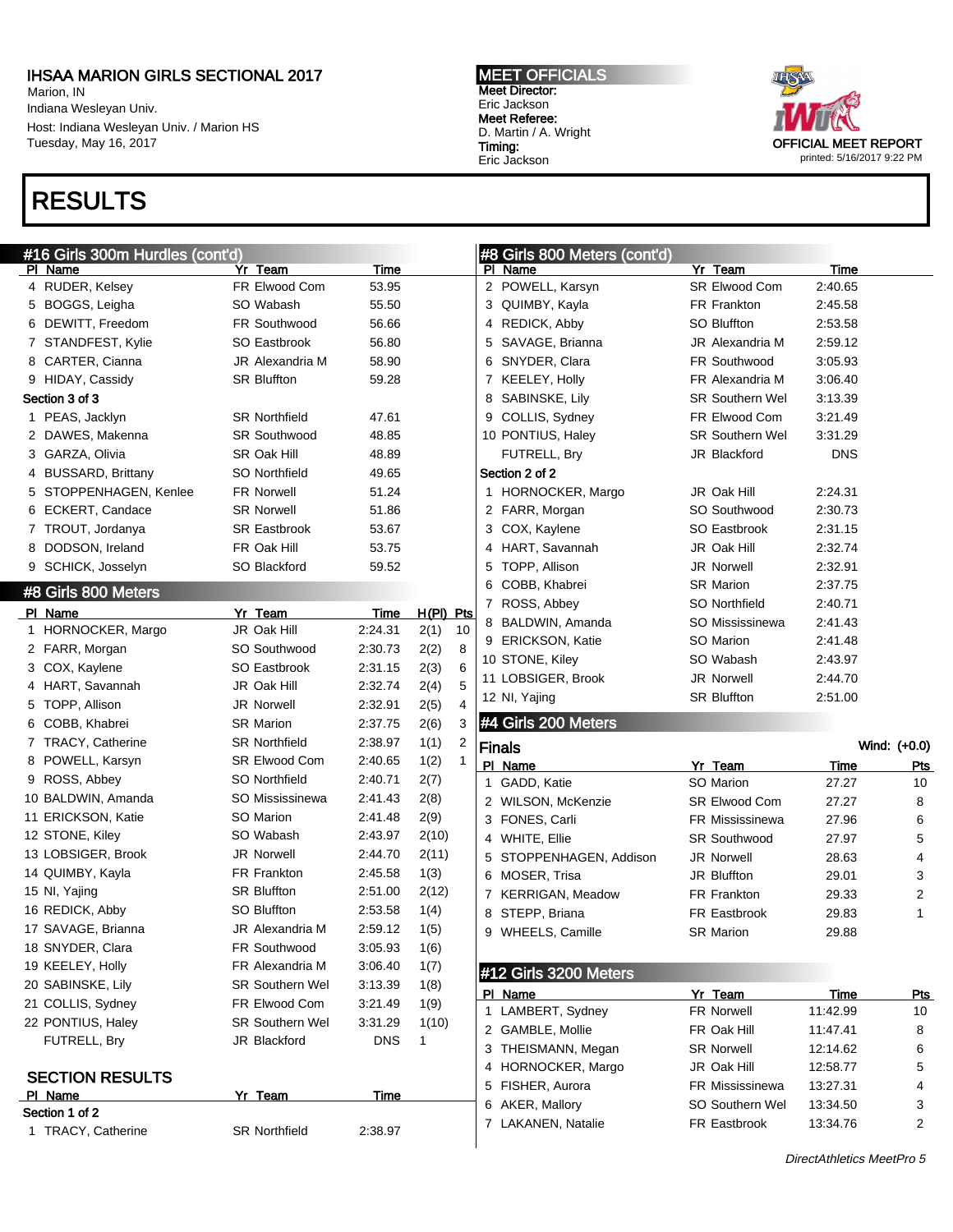Marion, IN Indiana Wesleyan Univ. Host: Indiana Wesleyan Univ. / Marion HS Tuesday, May 16, 2017

## RESULTS

#### #12 Girls 3200 Meters (cont'd)

MEET OFFICIALS Meet Director: Eric Jackson Meet Referee: D. Martin / A. Wright Timing: Eric Jackson

*Hugh Girls High* 



| #12 Giris 3200 Meters (cont'd) |                      |             |             |              | ∣#24 Giris Hign Jump                                                              |                                      |                                           |             |            |
|--------------------------------|----------------------|-------------|-------------|--------------|-----------------------------------------------------------------------------------|--------------------------------------|-------------------------------------------|-------------|------------|
| PI Name                        | Yr Team              | Time        |             | Pts          | Starting Height is 4'6"with 2" progressions till 5'0" then up 1". Warm-up is 4'2" |                                      |                                           |             |            |
| 8 TODD, Courtney               | FR Elwood Com        | 13:56.42    |             | 1            | PI Name                                                                           | Yr_Team                              | Mark                                      |             | <u>Pts</u> |
| 9 BORGWARDT, Miranda           | <b>SR Bluffton</b>   | 14:02.41    |             |              | 1 PARSON, Ashley                                                                  | <b>SR Southwood</b>                  | 4' 10"                                    |             | 10         |
| 10 LELAND, Natasha             | <b>JR Northfield</b> | 14:04.96    |             |              | 2 HORTON, Megan                                                                   | JR Southern Wel 4' 10"               |                                           |             | 8          |
| 11 MOORE, Elizabeth            | <b>SO Northfield</b> | 14:26.26    |             |              | 3 SMITH, Auja                                                                     | JR Oak Hill                          | 4'8"                                      |             | 6          |
| 12 BRASWELL, Abigail           | <b>SR Eastbrook</b>  | 15:02.25    |             |              | 4 KERRIGAN, Meadow                                                                | FR Frankton                          | 4' 8''                                    |             | 5          |
| 13 WEHRLY, Angel               | SO Wabash            | 15:22.98    |             |              | 5 SALTER, Zoey                                                                    | JR Oak Hill                          | 4'6''                                     |             | 3.5        |
| 14 ZENT, Madisen               | FR Alexandria M      | 15:45.69    |             |              | 5 BURCHETT, Alyssa                                                                | SO Bluffton                          | 4'6''                                     |             | 3.5        |
| 15 POFF, Abby                  | JR Frankton          | 16:02.73    |             |              | ECKERT, Candace                                                                   | <b>SR Norwell</b>                    | <b>NH</b>                                 |             |            |
| 16 COATS, Mercy                | Elwood Com           | 16:37.81    |             |              | ANCIL, Brooke                                                                     | Alexandria M NH                      |                                           |             |            |
| 17 HALL, Karissa               | FR Frankton          | 17:07.56    |             |              | DUMMER, Hannah                                                                    | <b>FR Norwell</b>                    | <b>NH</b>                                 |             |            |
|                                |                      |             |             |              | SWAN, Ashlyn                                                                      | JR Eastbrook                         | <b>NH</b>                                 |             |            |
| #20 Girls 4 x 400m Relay       |                      |             |             |              | POLAND, Karlie                                                                    | SO Northfield                        | NΗ                                        |             |            |
| PI Team                        |                      | Time        | $H(PI)$ Pts |              | GOFF, Eva-Elena                                                                   | SO Southwood                         | <b>NH</b>                                 |             |            |
| 1 Southwood (A)                |                      | 4:16.01     | 2(1)        | 10           | CLARK, Maddie                                                                     | <b>FR Northfield</b>                 | NΗ                                        |             |            |
| 2 Oak Hill (A)                 |                      | 4:16.81     | 2(2)        | 8            |                                                                                   |                                      |                                           |             |            |
| 3 Northfield (A)               |                      | 4:19.47     | 2(3)        | 6            | #26 Girls Pole Vault                                                              |                                      |                                           |             |            |
| 4 Frankton (A)                 |                      | 4:26.20     | 2(4)        | 5            | Starting Height is 7-006" progressions till 10' then up4" Warm-up height is 6'    |                                      |                                           |             |            |
| 5 Norwell (A)                  |                      | 4:26.63     | 2(5)        | 4            | PI Name                                                                           | Yr Team                              | Mark                                      |             | <u>Pts</u> |
| 6 Southern Wells (A)           |                      | 4:28.97     | 2(6)        | 3            | 1 TIBBETS, Leslie                                                                 | JR Oak Hill                          | 9' 0"                                     |             | 10         |
| 7 Elwood Community (A)         |                      | 4:31.17     | 2(7)        | 2            | 2 SMITH, Olivia                                                                   | JR Oak Hill                          | 9'0''                                     |             | 8          |
| 8 Bluffton (A)                 |                      | 4:35.72     | 2(8)        | $\mathbf{1}$ | 3 SCHULER, Attie                                                                  | <b>JR Northfield</b>                 | 8'0''                                     |             | 5.5        |
| 9 Eastbrook (A)                |                      | 4:42.36     | 1(1)        |              | 3 KAY, Dana                                                                       | <b>SR Eastbrook</b>                  | 8'0''                                     |             | 5.5        |
| 10 Mississinewa (A)            |                      | 4:45.86     | 1(2)        |              | 5 MORGAN, Macy                                                                    | <b>FR Norwell</b>                    | 7'6''                                     |             | 4          |
| 11 Wabash (A)                  |                      | 4:54.81     | 2(9)        |              | 6 GIBSON, Miesha                                                                  | <b>JR Marion</b>                     | 7'0''                                     |             | 3          |
| 12 Alexandria Monroe (A)       |                      | 4:59.50     | 1(3)        |              | DAWES, Makenna                                                                    | <b>SR Southwood</b>                  | <b>NH</b>                                 |             |            |
| 13 Blackford (A)               |                      | 5:02.01     | 1(4)        |              | <b>WALTON, Sierra</b>                                                             | JR Marion                            | NΗ                                        |             |            |
|                                |                      |             |             |              | DUMMER, Hannah                                                                    | FR Norwell                           | <b>NH</b>                                 |             |            |
| <b>SECTION RESULTS</b>         |                      |             |             |              | BOGGS, Leigha                                                                     | SO Wabash                            | NΗ                                        |             |            |
| PI Team                        |                      | <b>Time</b> |             |              |                                                                                   |                                      |                                           |             |            |
| Section 1 of 2                 |                      |             |             |              | #28 Girls Long Jump                                                               |                                      |                                           |             |            |
| 1 Eastbrook (A)                |                      | 4:42.36     |             |              | 10 Min. Flight Warm-up Top 9 to Finals                                            |                                      |                                           |             |            |
| 2 Mississinewa (A)             |                      | 4:45.86     |             |              | PI Name                                                                           | Yr_Team                              | Mark                                      | $F(PI)$ Pts |            |
| 3 Alexandria Monroe (A)        |                      | 4:59.50     |             |              | 1 MOSER, Trisa                                                                    | JR Bluffton                          | 15' 11 $\frac{1}{2}$ (NW)                 | 2(1)        | 10         |
| 4 Blackford (A)                |                      | 5:02.01     |             |              | 2 HUFFMAN, Skye                                                                   | <b>SR Frankton</b>                   | 15' 7" (NW)                               | 2(2)        | 8          |
| Section 2 of 2                 |                      |             |             |              | 3 SALTER, Zoey                                                                    | JR Oak Hill                          | 15' $5\frac{1}{2}$ (NW)                   | 2(3)        | 6          |
| 1 Southwood (A)                |                      | 4:16.01     |             |              | 4 TURNER, Jazmyn                                                                  | SO Marion                            | 15' 5" (NW)                               | 2(4)        | 5          |
| 2 Oak Hill (A)                 |                      | 4:16.81     |             |              | 5 MAUPIN, Audrey                                                                  | SO Frankton                          | 15' $3\frac{1}{4}$ (NW)                   | 1(1)        | 4          |
| 3 Northfield (A)               |                      | 4:19.47     |             |              | 6 STEPP, Briana                                                                   | FR Eastbrook                         | 14' 11 <sup>1/2</sup> (NW)                | 2(5)        | 3          |
| 4 Frankton (A)                 |                      | 4:26.20     |             |              | 7 SKEENS, Haleigh                                                                 |                                      | FR Mississinewa 14' 10 $\frac{1}{2}$ (NW) | 2(6)        | 2          |
| 5 Norwell (A)                  |                      | 4:26.63     |             |              | 8 MORRISON, Hunter                                                                | FR Bluffton                          | 14' $6\frac{1}{4}$ (NW)                   | 2(7)        | 1          |
| 6 Southern Wells (A)           |                      | 4:28.97     |             |              | 9 ANCIL, Brooke                                                                   | Alexandria M 14' $4\frac{1}{2}$ (NW) |                                           | 1(2)        |            |
| 7 Elwood Community (A)         |                      | 4:31.17     |             |              | 10 WILK, Andrea                                                                   | SO Oak Hill                          | 13' 10 $\frac{1}{4}$ (NW)                 | 2(8)        |            |
| 8 Bluffton (A)                 |                      | 4:35.72     |             |              | 11 RUDER, Maleah                                                                  | SO Elwood Com 13' 91/4 (NW)          |                                           | 1(3)        |            |
| 9 Wabash (A)                   |                      | 4:54.81     |             |              | 12 THOMAS, T'miya                                                                 | <b>SR Marion</b>                     | 13' $2^{1/4}$ (NW)                        | 2(9)        |            |
|                                |                      |             |             |              | 13 PROEBSTLE, Erin                                                                | SO Northfield                        | 13' 2" (NW)                               | 2(10)       |            |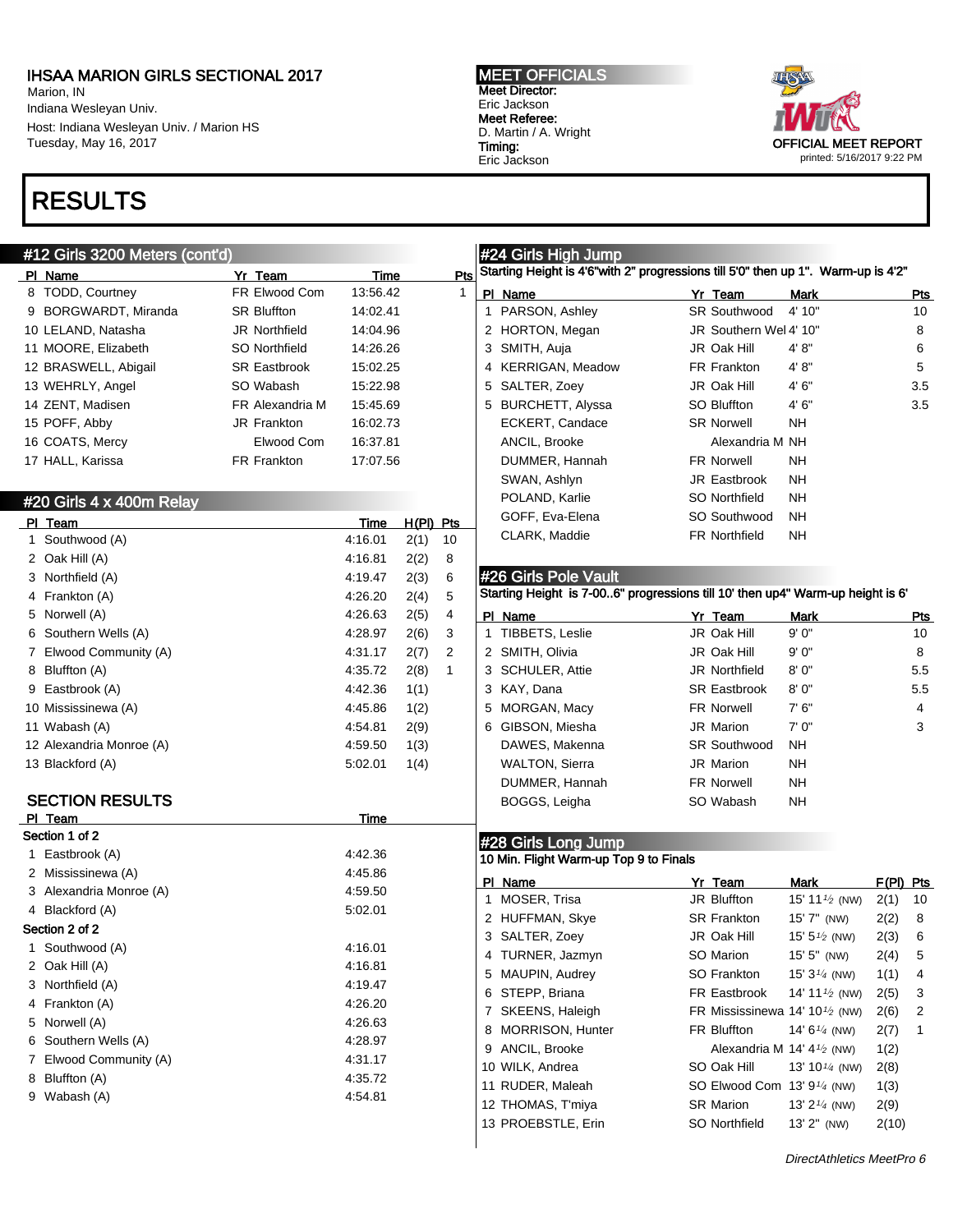Marion, IN Indiana Wesleyan Univ. Host: Indiana Wesleyan Univ. / Marion HS Tuesday, May 16, 2017

## RESULTS



| #28 Girls Long Jump (cont'd)                                     |                                            |                           |                     | #32 Girls Discus (cont'd) |                        |             |                |                |
|------------------------------------------------------------------|--------------------------------------------|---------------------------|---------------------|---------------------------|------------------------|-------------|----------------|----------------|
| PI Name                                                          | Yr Team                                    | Mark                      | $F(PI)$ Pts PI Name |                           | Yr Team                | Mark        | $F(PI)$ Pts    |                |
| 14 GRAF, Kaylee                                                  | SO Wabash                                  | 12' 9" (NW)               | 1(4)                | 6 MALLERY, Alexa          | <b>SR Norwell</b>      | 92' 5"      | 3(6)           | 3              |
| 15 SINGER, Shauna                                                | FR Eastbrook                               | $12'7''$ (NW)             | 2(11)               | 7 WYATT, Trinidy          | SO Wabash              | 91'5''      | 3(7)           | $\overline{2}$ |
| 16 WEBB, Kayla                                                   | SR Mississinewa 12' 6 <sup>1/4</sup> (NW)  |                           | 1(5)                | 8 HARVEY, Ayanna          | SO Marion              | 88' 3"      | 3(8)           | $\mathbf{1}$   |
| 17 WILSON, Annaka                                                | FR Elwood Com 12' 5 <sup>1/2</sup> (NW)    |                           | 1(6)                | 9 MOLLETT, Kaitlyn        | JR Wabash              | 86' 1"      | 2(1)           |                |
| 18 FIELDLER, Autumn                                              | <b>SO Norwell</b>                          | 11' $8\frac{1}{4}$ (NW)   | 1(7)                | 10 WILK, Andrea           | SO Oak Hill            | 83' 10"     | 2(2)           |                |
| 19 WEAVER, Aliyah                                                | SR Alexandria M 10' 11 $\frac{1}{4}$ (NW)  |                           | 1(8)                | 11 DEGROW, Haleigh        | JR Oak Hill            | 83'7"       | 2(3)           |                |
| 20 WAGNER, Sabrina                                               | SR Wabash                                  | 10' 8 $\frac{3}{4}$ (NW)  | 1(9)                | 12 KING, Jenna            | SO Eastbrook           | $80'$ 1"    | 3(9)           |                |
| <b>HELFIN, Sydney</b>                                            | FR Southwood                               | NM (NW)                   | $\mathbf{1}$        | 13 VERNETTI, Cailyn       | SR Alexandria M 79' 2" |             | 1(1)           |                |
| JOHNSON, Ashley                                                  | FR Southern Wel NM (NW)                    |                           | $\mathbf{1}$        | 14 JONES, Savanna         | SR Elwood Com 78' 10"  |             | 2(4)           |                |
| MORGAN, Macy                                                     | <b>FR Norwell</b>                          | NM (NW)                   | 2                   | 15 WILLHITE, Macie        | <b>SR Eastbrook</b>    | 78' 4"      | 2(5)           |                |
|                                                                  |                                            |                           |                     | 16 JONES, Joann           | FR Bluffton            | 77' 10"     | 2(6)           |                |
| <b>FLIGHT RESULTS</b>                                            |                                            |                           |                     | 17 ROUPP, Kristen         | JR Southern Wel 73' 9" |             | 1(2)           |                |
| PI Name                                                          | Yr Team                                    | <b>Mark</b>               |                     | 18 HAWK, Sailor           | JR Elwood Com 73' 0"   |             | 2(7)           |                |
| Flight 1 of 2                                                    |                                            |                           |                     | 19 YOUNG, Paige           | SO Southwood           | 67' 4"      | 2(8)           |                |
| 1 MAUPIN, Audrey                                                 | SO Frankton                                | 15' $3\frac{1}{4}$ (NW)   |                     | 20 RUDY, Renee            | SO Northfield          | 66' 6"      | 3(10)          |                |
| 2 ANCIL, Brooke                                                  | Alexandria M 14' $4\frac{1}{2}$ (NW)       |                           |                     | 21 WIDENER, Marra         | JR Alexandria M 65' 9" |             | 1(3)           |                |
| 3 RUDER, Maleah                                                  | SO Elwood Com 13' 91/4 (NW)                |                           |                     | 22 POE, Courtlin          | SO Southwood           | 64' 1"      | 1(4)           |                |
| 4 GRAF, Kaylee                                                   | SO Wabash                                  | 12' 9" (NW)               |                     | 23 NEELEY, Kinsey         | <b>SR Frankton</b>     | 60' 8"      | 1(5)           |                |
| 5 WEBB, Kayla                                                    | SR Mississinewa 12' 6 <sup>1/4</sup> (NW)  |                           |                     | 24 BOTHAST, Sarah         | SO Southern Wel 59' 7" |             | 2(9)           |                |
| 6 WILSON, Annaka                                                 | FR Elwood Com 12' 5 <sup>1/2</sup> (NW)    |                           |                     | 25 REMMENGA, Brielle      | SO Mississinewa 59' 2" |             | 1(6)           |                |
| 7 FIELDLER, Autumn                                               | <b>SO Norwell</b>                          | 11' $8\frac{1}{4}$ (NW)   |                     | 26 ADRIANSON, Kylee       | JR Mississinewa 52' 8" |             | 1(7)           |                |
| 8 WEAVER, Aliyah                                                 | SR Alexandria M 10' 11 <sup>1/4</sup> (NW) |                           |                     | 27 SHIELDS, Kiara         | FR Blackford           | 37'5''      | 1(8)           |                |
| 9 WAGNER, Sabrina                                                | SR Wabash                                  | 10' 8 $\frac{3}{4}$ (NW)  |                     | <b>BELCHER, Lauren</b>    | FR Oak Hill            | <b>NM</b>   | $\overline{2}$ |                |
| <b>HELFIN, Sydney</b>                                            | FR Southwood                               | NM (NW)                   |                     |                           |                        |             |                |                |
| JOHNSON, Ashley                                                  | FR Southern Wel NM (NW)                    |                           |                     | <b>FLIGHT RESULTS</b>     |                        |             |                |                |
| Flight 2 of 2                                                    |                                            |                           |                     | PI Name                   | Yr Team                | <b>Mark</b> |                |                |
| 1 MOSER, Trisa                                                   | JR Bluffton                                | 15' 11 $\frac{1}{2}$ (NW) |                     | Flight 1 of 3             |                        |             |                |                |
| 2 HUFFMAN, Skye                                                  | <b>SR Frankton</b>                         | 15' 7" (NW)               |                     | 1 VERNETTI, Cailyn        | SR Alexandria M 79' 2" |             |                |                |
| 3 SALTER, Zoey                                                   | JR Oak Hill                                | 15' $5\frac{1}{2}$ (NW)   |                     | 2 ROUPP, Kristen          | JR Southern Wel 73' 9" |             |                |                |
| 4 TURNER, Jazmyn                                                 | SO Marion                                  | $15' 5''$ (NW)            |                     | 3 WIDENER, Marra          | JR Alexandria M 65' 9" |             |                |                |
| 5 STEPP, Briana                                                  | FR Eastbrook                               | 14' 11 $\frac{1}{2}$ (NW) |                     | 4 POE, Courtlin           | SO Southwood           | 64' 1"      |                |                |
| 6 SKEENS, Haleigh                                                | FR Mississinewa 14' 10 $\frac{1}{2}$ (NW)  |                           |                     | 5 NEELEY, Kinsey          | <b>SR Frankton</b>     | 60' 8"      |                |                |
| 7 MORRISON, Hunter                                               | FR Bluffton                                | 14' $6\frac{1}{4}$ (NW)   |                     | 6 REMMENGA, Brielle       | SO Mississinewa 59' 2" |             |                |                |
| 8 WILK, Andrea                                                   | SO Oak Hill                                | 13' 10 $\frac{1}{4}$ (NW) |                     | 7 ADRIANSON, Kylee        | JR Mississinewa 52'8"  |             |                |                |
| 9 THOMAS, T'miya                                                 | <b>SR Marion</b>                           | 13' $2\frac{1}{4}$ (NW)   |                     | 8 SHIELDS, Kiara          | FR Blackford           | 37'5''      |                |                |
| 10 PROEBSTLE, Erin                                               | SO Northfield                              | 13' 2" (NW)               |                     | Flight 2 of 3             |                        |             |                |                |
| 11 SINGER, Shauna                                                | FR Eastbrook                               | 12' 7" (NW)               |                     | 1 MOLLETT, Kaitlyn        | JR Wabash              | 86' 1"      |                |                |
| MORGAN, Macy                                                     | FR Norwell                                 | NM (NW)                   |                     | 2 WILK, Andrea            | SO Oak Hill            | 83' 10"     |                |                |
| #32 Girls Discus                                                 |                                            |                           |                     | 3 DEGROW, Haleigh         | JR Oak Hill            | 83'7"       |                |                |
| 10 Min. Flight Warm-up Max of 3 Warm-up Throws / Top 9 to Finals |                                            |                           |                     | 4 JONES, Savanna          | SR Elwood Com 78' 10"  |             |                |                |
| PI Name                                                          | Yr Team                                    | Mark                      | $F(PI)$ Pts         | 5 WILLHITE, Macie         | <b>SR Eastbrook</b>    | 78' 4"      |                |                |
| 1 SCHWIETERMAN, Lexi                                             | <b>SR Bluffton</b>                         | 109' 10"                  | 3(1)<br>10          | 6 JONES, Joann            | FR Bluffton            | 77' 10"     |                |                |
| 2 JACKSON, Leilanu                                               | SO Marion                                  | 109' 5"                   | 3(2)<br>8           | 7 HAWK, Sailor            | JR Elwood Com 73' 0"   |             |                |                |
| 3 HERNDON, Samantha                                              | <b>SR Norwell</b>                          | 109'0"                    | 6<br>3(3)           | 8 YOUNG, Paige            | SO Southwood           | 67' 4"      |                |                |
| 4 BALAY, Alyssa                                                  | SO Northfield                              | 93' 11"                   | 5<br>3(4)           | 9 BOTHAST, Sarah          | SO Southern Wel 59' 7" |             |                |                |
| 5 BILLMAN, Johnna                                                | SR Frankton                                | 93'6"                     | 3(5)<br>4           | BELCHER, Lauren           | FR Oak Hill            | NM          |                |                |